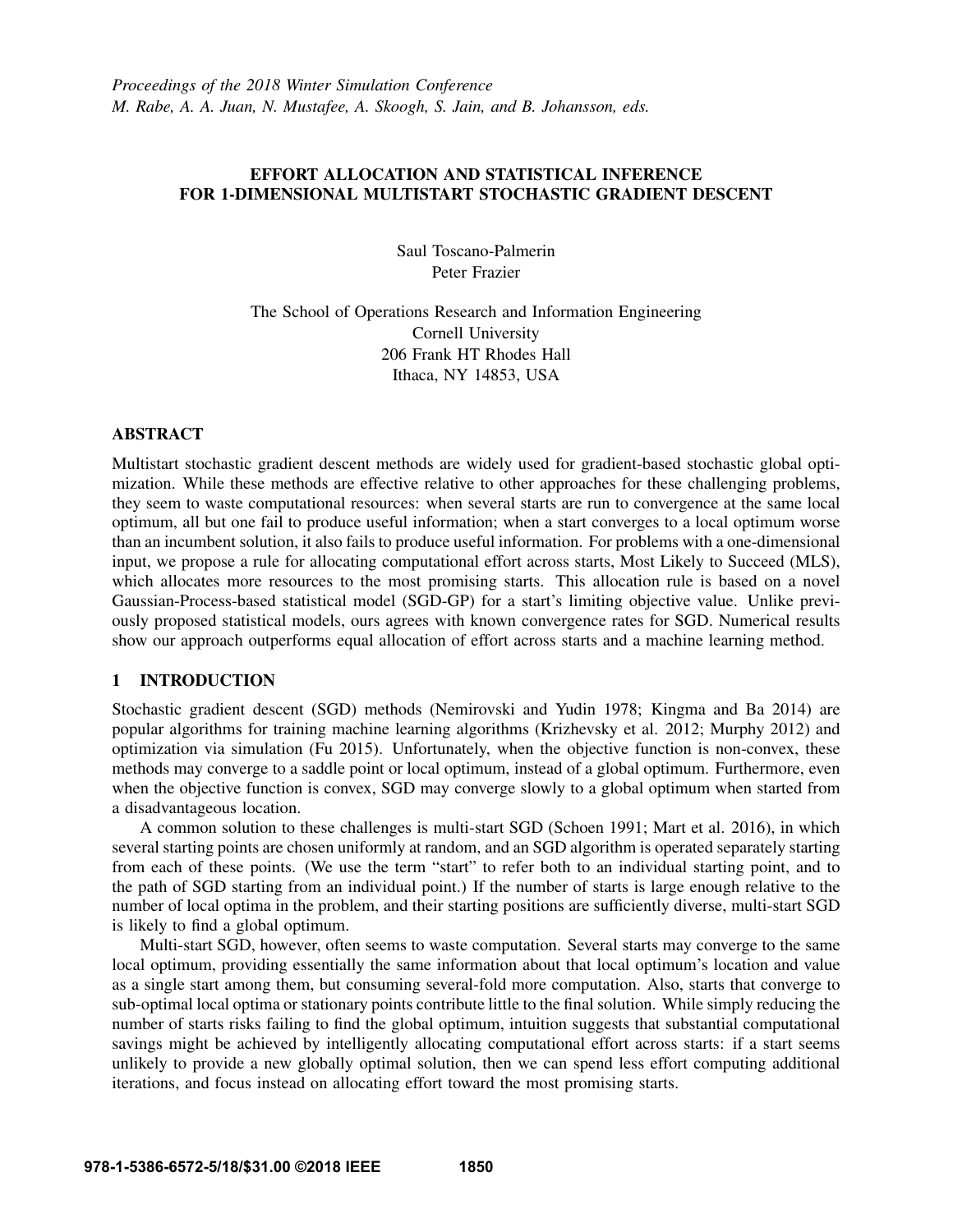In this paper, we make two contributions. The first is a rule for sequentially allocating computational effort across starts, called "Most Likely to Succeed" (MLS). This allocation rule is built on a Bayesian statistical model for the limiting value of the objective function along SGD's path from a single start. It chooses to allocate effort to the start that is most likely (according to this statistical model) to provide an objective value at convergence that exceeds an incumbent best solution.

The second contribution is this statistical model, which we call SGD-GP. Using the iterates  $x_1, \ldots, x_n$ from one start of SGD, this statistical model calculates a posterior probability distribution on the value of the objective at the limit of the iterate sequence,  $f(x_\infty)$ , and on the scaled distance between the current the objective at the fifth of the iterate sequence,  $f(x_{\infty})$ , and on the scaled distance between the current iterate and this limit,  $\sqrt{n}(x_n - x_{\infty})$ . This statistical model is derived from asymptotic theory for stochasti nerate and this fifth,  $\sqrt{n(x_n - x_\infty)}$ . This statistical model is derived from asymptotic theory for stochastic gradient descent (Kushner and Yin 2003), which shows that  $\sqrt{n(x_n - x_\infty)}$  behaves asymptotically like an Ornstein-Uhlenbeck process under some conditions. This use of the asymptotic theory stands in contrast to existing approaches for modeling paths from SGD, discussed in more detail below. In some cases these existing approaches assume exponential rates of convergence, and none to our knowledge show that their model is consistent with SGD's known asymptotic behavior.

We demonstrate that MLS together with SGD-GP substantially outperforms an Equal Allocation (EA) rule for allocating effort across starts, and MLS together with Swerky's statistical model (Swersky et al. 2014). EA is a meaningful benchmark because this is typically how effort is allocated in multistart SGD today. Swersky's statistical model is important because it is a non-parametric statistical model used to model learning curves in the machine learning community. Our demonstrations use three one-dimensional objective functions: a concave function (we maximize rather than minimize), a multi-modal function, and an objective whose gradient is nearly zero over a substantial part of the interval. This last interval is intended to replicate problems with many stationary points, as is believed to arise when training the weights of neural networks (Bengio et al. 1994). We also provide an implementation of our method on github (Toscano-Palmerin and Frazier 2018).

**Limitation:** Our method has one primary limitation, which we plan to address in future work: that we assume *f* has a one-dimensional input. We believe that our approach can be extended to vector-valued input through the use of similar asymptotic theory.

Related Work: Previously Boender and Kan (1987) developed Bayesian procedures for choosing the number of starts, assuming equal allocation of effort across starts. This procedure is based on a posterior distribution on the number of local optima, and uses a stopping rule that trades the computational cost of adding more starts against the increased risk of failing to include a start that converges to the globally optimal local optimum. More recently, Frazier et al. (2009b) developed a statistical model for the path generated by an SGD-based approximate dynamic programming algorithm, and Chen et al. (2016) presents a method to estimate confidence intervals for the limit of an SGD iterate sequence.

Related work also appears in work from the machine learning community on modeling learning curves (Swersky et al. 2014; Domhan et al. 2015; Klein et al. 2016; Kandasamy et al. 2017; Li et al. 2016). Some of this work studies how loss on a validation dataset changes with respect to the number of iterations in an SGD algorithm (Swersky et al. 2014; Domhan et al. 2015) and with respect to the amount of training data used (Klein et al. 2016). Some of this work (Domhan et al. 2015) focuses primarily on statistical modeling of the path of a single start from SGD without considering effort allocation. In other work (Swersky et al. 2014; Klein et al. 2016), a statistical model is used by a search procedure to find a set of hyperparameters in a low-dimensional vector space for which the test loss provided by SGD after some fixed finite number of iterations is minimal.

Of the work on statistical models for the paths of SGD, ours is unique in that it is derived from SGD's asymptotic convergence theory, and matches known convergence rates. For example, Swersky et al. (2014) assumes exponential convergence rates. In addition, Swersky et al. (2014), Domhan et al. (2015) both assumes exponential convergence rates. In addition, Sweetsky et al. (2014), Dominan et al. (2015) both model  $f(x_n)$  while our approach is built on modeling  $\sqrt{n}(x_n - x_\infty)$ . In addition, Domhan et al. (2015) proposes a parametric model, while our approach is non-parametric.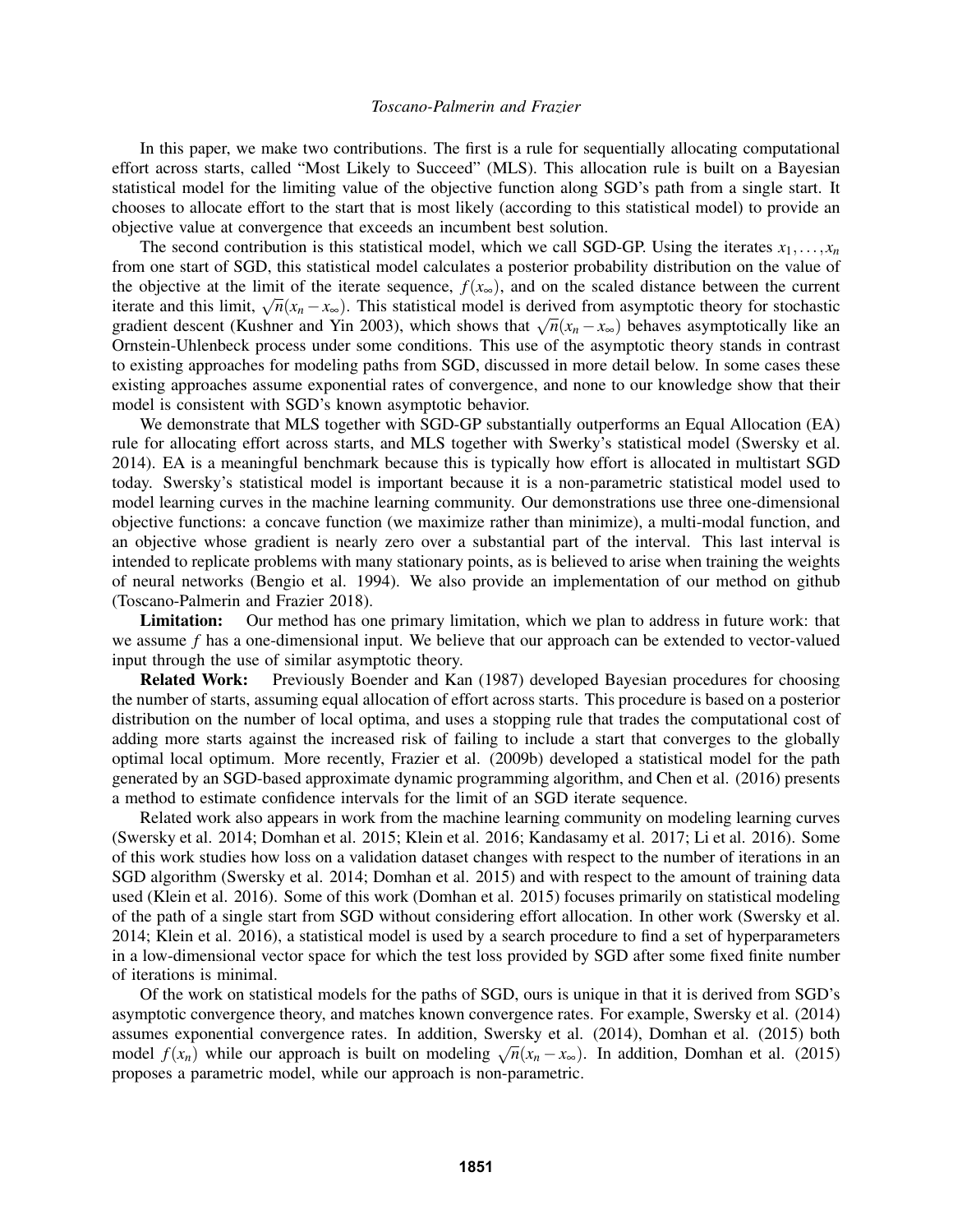Existing work on search procedures from this line of literature differs from our own in that it focuses on choosing an optimal set of hyperpamaters, where the value of a set of hyperparameters is the value after some fixed amount *T* of effort used to find an approximate local optimum corresponding to a single start. In other words, it focuses on solving  $\max_z g(x_T^1; z)$ , where  $z \in \mathbb{R}^d$  indexes sets of hyperparameter, and  $g(x_T^1; z)$  is the *test* loss for a set of model parameters  $x_T^1$  obtained using *T* iterations of SGD (or a training dataset of size *T*) to minimize the *training* loss  $f(x; z)$  over *x* with *z* held fixed. In contrast, we focus on solving  $\min_{i=1,\dots,I} f(x^i_{\infty})$  where  $x^{\infty}$  is the limiting point of a sequence of SGD iterates.

In addition, Domhan et al. (2015) differs in that the statistical model is used to terminate paths early, and once a path is terminated it cannot be restarted. Klein et al. (2016) differs in that the amount of training data (analogous to the number of iterations of SGD) is chosen up-front, and cannot be augmented once evaluation begins. Li et al. (2016) differs in that it is not based on a statistical model, but instead on a simple tournament framework. The most closely related of these search papers is Swersky et al. (2014), which uses the statistical model to "freeze" and "thaw" paths from SGD associated with different hyperparameters. This freeze-thaw framework bears similarity to our notion of effort allocation. Our allocation rule, however, is substantially different, as it is computed from the probability of outperforming some incumbent best solution, while Swersky et al. (2014) uses an entropy search criterion (Hennig and Schuler 2012). Our allocation rule is substantially simpler to compute than the entropy search criterion.

Our work is also related to the larger literature on Bayesian optimization (Jones, Schonlau, and Welch 1998; Forrester, Sobester, and Keane 2008; Brochu, Cora, and De Freitas 2010; Frazier, Powell, and Dayanik 2009a) literature, where a Gaussian process model is used to select points to sample. Indeed, our MLS allocation rule is similar in spirit to the probability of improvement acquisition function (Brochu et al. 2010) that arises in that literature.

Our use of a Bayesian statistical model to allocate computational effort across starts resembles allocation rules in ranking and selection (Bechhofer, Santner, and Goldsman 1995; Kim and Nelson 2007; Kim and Nelson 2006), especially Bayesian ranking and selection (Frazier et al. 2009a), which allocate effort across a finite set of alternatives to find the best one. These problems differ in that samples in ranking and selection are typically independent and identically distributed, while in our setting samples are correlated and not identically distributed.

The rest of this paper is organized as follows: §2 describes our SGD-GP model. §3 describes our Most Likely to Succeed allocation rule. §4 presents numerical experiments. §5 concludes.

#### 2 THE SGD-GP STATISTICAL MODEL ON THE PATH OF SGD

Stochastic gradient descent (SGD) algorithms are used to minimize an objective function  $f(x)$  using stochastic gradients, i.e., unbiased estimates of  $\nabla f(x)$ . SGD iterations are usually of the form

$$
X_{n+1} = \Pi_A \left[ X_n + \lambda_n Y_n \right], \tag{1}
$$

where Π*<sup>A</sup>* is the projection onto some feasible set *A* (for unconstrained optimization, *A* can be taken to be the domain of f, and the projection effectively dropped),  $\lambda_n$  is the learning rate at iteration *n*, and  $Y_n$  is a stochastic gradient of  $-f$  at  $X_n$ . A common choice of the learning rate is given by  $\lambda_n := \lambda_0/n$ , where  $\lambda_0$  is a chosen parameter, although other more sophisticated rules are also often considered (Powell 2007). In this paper, we assume that  $\lambda_n := 1/n$ . (We believe our approach can be generalized to other stepsize sequences, and discuss one such extension below.) In addition, we use the term SGD to refer generically to the use of  $(1)$  to minimize or maximize a function  $f$ , rather than using the separate terminology stochastic gradient ascent (SGA) when we maximize (in which case  $Y_n$  is a stochastic gradient of *f*, rather than  $-f$ ). Whether we are maximizing or minimizing will be clear from context.

In this section, we develop a Bayesian statistical model for the value of the objective function *f* at the limiting value of a sequence of SGD iterates,  $f(X_\infty)$ . Within our MLS allocation rule, we will apply this model separately to the sequence of iterates from each start.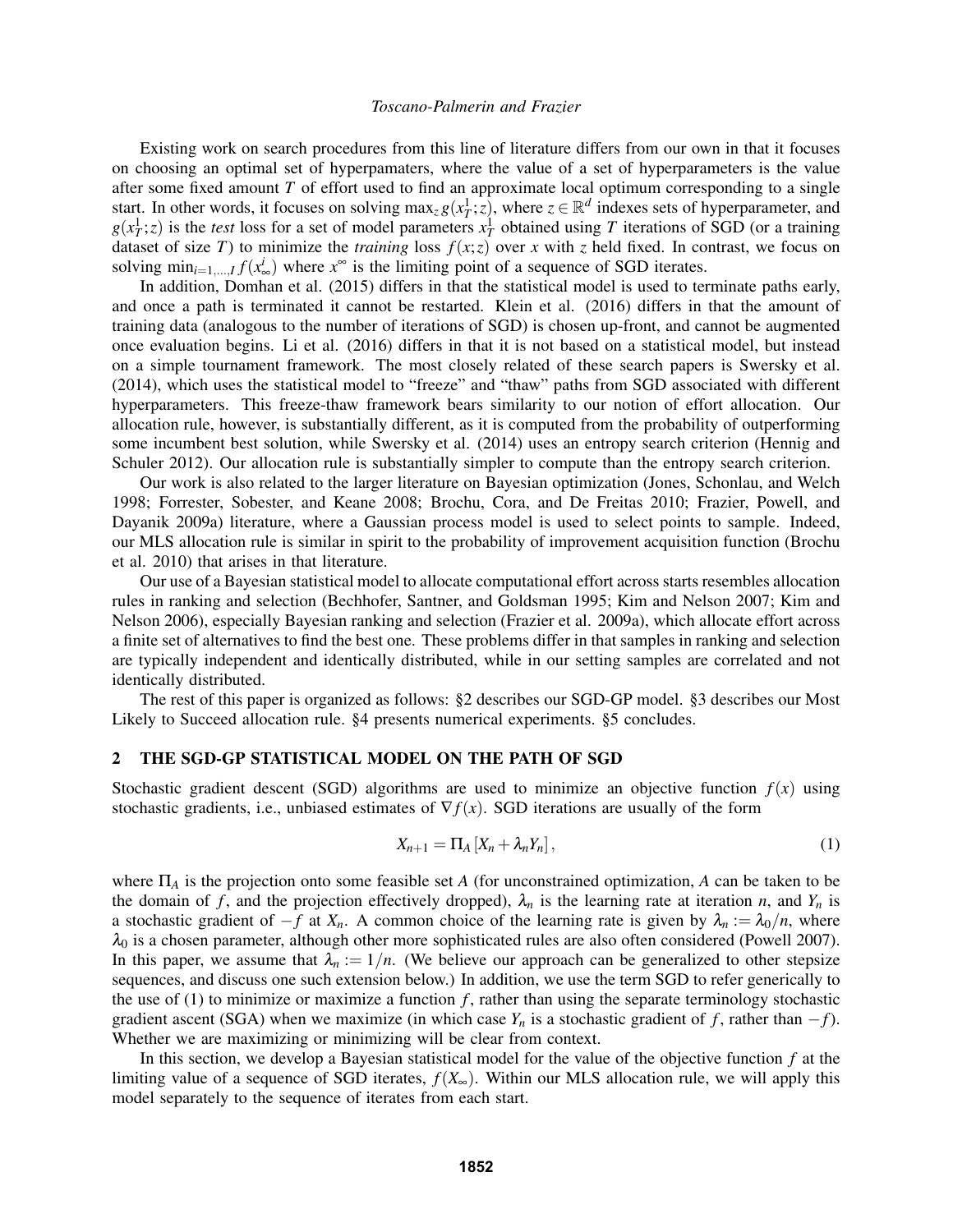We create our statistical model in two steps. In the first step  $(\S 2.1)$ , we construct a Bayesian statistical model over the *distance* between the current iterate  $X_n$  and the limit point  $X_\infty$ . This statistical model uses the asymptotic theory of SGD (see the appendix), which shows that  $M(n) := \sqrt{n}(X_n - X_\infty)$  behaves like an Ornstein-Uhlenbeck process when *n* is large. By taking rescaled differences between iterates, and noting that an O-U process is a Gaussian process, we are able to construct a Gaussian process over these observed differences and  $M(n)$ . We then calculate the conditional distribution of  $M(n)$  by conditioning on the observed differences.

In the second step (§2.3), we use the posterior on  $M(n)$  to infer the posterior distribution on  $f(X_\infty)$ . To accomplish this, we use the mean value theorem, an estimate for the slope in this theorem, and the observed value of  $f(X_n)$ .

Before proceeding with this development, we briefly discuss generalization to other stepsize sequences. If the step size sequence  $\lambda_n$  is not  $1/n$  but instead satisfies  $o(\lambda_n) = (\lambda_n/\lambda_{n+1})^{1/2} - 1$ , then our definition *M*(*n*) :=  $\sqrt{n}(X_n - X_\infty)$  can be changed to *M*(*n*) :=  $(X_n - X_\infty)$ / √  $\lambda_n$ . By Theorem 2.1 of section 10.2.1 of Kushner and Yin (2003), this new  $M(n)$  behaves like an an Ornstein-Uhlenbeck process when *n* is large under mild assumptions. Thus, similar arguments to the ones given below can be used to build a statistical model of  $f(X_\infty)$ . More generally, when the limiting behavior of some rescaled version of  $X_n - X_\infty$  is understood, we can apply techniques similar to the ones below.

### 2.1 Inference Over *M*(*n*) Given Hyperparameter θ

As discussed above,  $M(n) = \sqrt{n}(X_n - X_\infty)$  behaves like an Ornstein-Uhlenbeck process when *n* is large under mild assumptions. We assume that these mild assumptions hold in the problem studied, and so

$$
M(\cdot) | \theta \sim GP(0, \Sigma_0(\cdot, \cdot; \theta)),
$$

where  $\Sigma_0$  is the parametric positive kernel of the Ornstein-Uhlenbeck process, which is  $\Sigma_0(n,n';\theta)$  :=  $\sigma^2 e^{-\theta|n-m|}$  (the *kernel*). We additionally place a Bayesian prior distribution  $\pi$  on  $\theta$  (Neal 1997). If we lack a strong prior belief on  $\theta$ , we may use a flat prior.

We now describe how to compute the posterior distribution on  $M(n)$  given  $\theta$  and the historical data  $X_{1:n} = x_{1:n}$ . By the conditioning formula for normal random vectors (Glasserman 2013), this posterior distribution at time *n* is given by

$$
M(n) | X_{1:n} = x_{1:n}, \theta \sim N(\mu_n(n; \theta), \Sigma_n(n,n; \theta))
$$

$$
\mu_n(n;\theta) = \gamma_n A_n^{-1} c_n^{\mathsf{T}} \n\Sigma_n(n,n;\theta) = \Sigma_0(n,n;\theta) - \gamma_n A_n^{-1} \gamma_n^{\mathsf{T}},
$$

where  $\gamma_n := \left( \sum_0 (n, 1; \theta) - \sqrt{\frac{1}{2}} \right)$  $\frac{1}{2}\Sigma_0(n,2;\theta),\ldots,\Sigma_0(n,n-1;\theta)-\sqrt{\frac{n-1}{n}}\Sigma_0(n,n;\theta)$ , the vector  $c_n$  is defined by  $c_n := (x_1 - x_2, ..., \sqrt{n-1}(x_{n-1} - x_n))$ , and the matrix  $A_n := (\Sigma_0(i, j; \theta))_{i,j=1}^n$ .

### 2.2 Inference Over  $M(n)$ , Marginalizing over Hyperparameter  $\theta$

We now present the inference methodology given the historical data *x*1:*n*, which uses the result in the previous section but marginalizes over  $\theta$ .

We first show to compute  $p(\theta | X_{1:n} = x_{1:n})$  where  $X_1$  is the first point of the SGD algorithm, which allows us to sample  $\theta$  from its posterior distribution given  $X_{1:n} = x_{1:n}$  via slice sampling (Neal 2003). Assuming that  $X_1 = x_1$  is given, the density of the posterior distribution of  $\theta$  given  $X_{1:n} = x_{1:n}$  is

$$
p(\theta | X_{1:n} = x_{1:n}) \propto P(X_{1:n} = x_{1:n} | \theta, X_1 = x_1) p(\theta)
$$
  
=  $P(X_1 = x_1, ..., X_n = x_n | \theta, X_1 = x_1) p(\theta)$   
=  $P(R(n-1) = \sqrt{n-1}(x_{n-1} - x_n), ..., R(1) = (x_1 - x_2) | \theta, X_1 = x_1) p(\theta)$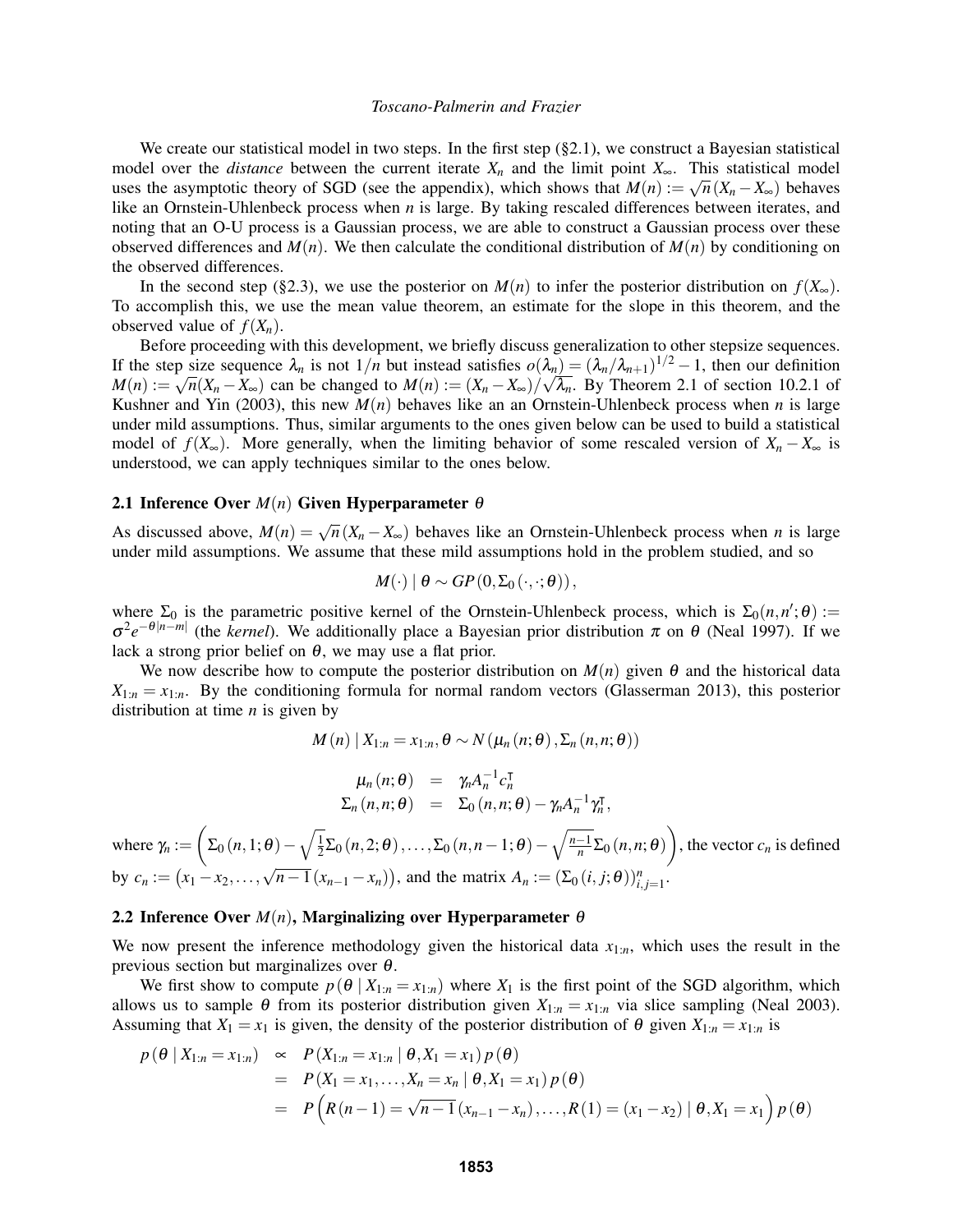under the assumption that the prior on  $\theta$  is independent of  $X_1$ ,  $X_m$  is the random point at time *m* of the SGD algorithm, and  $R(n) := \sqrt{n}(X_n - X_{n+1})$ . In order to compute the previous density, we only need to compute the distribution of the vector  $(R(1),...,R(n-1))$  given  $\theta$ .

To compute the distribution of  $(R(1),...,R(n-1))$ , we first observe that

$$
R(n) = \sqrt{n}(X_n - X_{n+1}) = M(n) - \sqrt{\frac{n}{n+1}}M(n+1).
$$

Since  $M(n)$  follows a Gaussian process given  $\theta$ , we then have that

$$
R(\cdot) | \theta \sim GP(0, \Gamma_0(\cdot, \cdot; \theta))
$$

where

$$
\Gamma_0(n,m;\theta) := \Sigma_0(n,m;\theta) + \sqrt{\frac{n}{n+1}} \sqrt{\frac{m}{m+1}} \Sigma_0(n+1,m+1;\theta) - \sqrt{\frac{m}{m+1}} \Sigma_0(n,m+1;\theta) - \sqrt{\frac{n}{n+1}} \Sigma_0(n+1,m;\theta).
$$

Since we can compute  $p(\theta | X_{1:n} = x_{1:n})$ , we can sample  $\theta$  from its posterior distribution using slice sampling.

## 2.3 Inference Over  $f(X_\infty)$

We now complete our description of the SGD-GP method for statistical inference by describing how it infers an approximate posterior distribution for  $f(X_{\infty})$  given  $X_{1:n} = x_{1:n}$  and  $f(X_n) = f(x_n)$ . It uses the mean-value theorem together with the posterior on  $M(n)$  described in the previous section.

The posterior distribution on  $f(X_\infty)$  we compute requires access to  $f(X_n)$ . However,  $f(X_n)$  can only be observed with noise in many applications of SGD. When noise-free observations of  $f(X_n)$  are not available, the value of  $f(X_n)$  we use in SGD-GP may be replaced by an average of many noisy observations. Below in Section 3 we describe a batch allocation strategy that uses this approach. This batching strategy obtains multiple replications of  $f(X_n)$  for only a small fraction of the overall iterates  $X_n$ , and thus represents a small increase in effort compared to applying SGD-GP and MLS where  $f(X_n)$  could be observed without noise.

To infer  $f(X_\infty)$ , we first note that the mean-value theorem implies

$$
f(X_{\infty}) = f(X_n) + L_n |X_{\infty} - X_n|
$$
\n(2)

and

$$
f(X_{\infty}) = f(X_{n-1}) + L_{n-1} |X_{\infty} - X_{n-1}|,
$$

for non-negative numbers  $L_n, L_{n-1}$ . When *n* is large,  $L_n$  is close to  $L_{n-1}$  because  $X_n$  is close to  $X_{n+1}$ , and they are both close to  $X_{\infty}$ . Thus we assume that  $L_n \approx L_{n-1}$ , and so

$$
f(X_n) - f(X_{n-1}) = L_n |X_{\infty} - X_{n-1}| - L_n |X_{\infty} - X_n|
$$
  
= 
$$
L_n \left( \frac{|M(n-1)|}{\sqrt{n-1}} - \frac{|M(n)|}{\sqrt{n}} \right).
$$

To approximate  $L_n$ , we use plug-in estimators for  $|M(n-1)|$  and  $|M(n)|$  equal to their expectation under the posterior, leverage our assumption that  $f(x_n)$  and  $f(x_{n-1})$  are observed without noise, where  $X_n = x_n$ and  $X_{n-1} = x_{n-1}$ , and then solve the previous equation for  $L_n$  to obtain the estimator given  $\theta$ ,

$$
\hat{L}_n(\theta) = \frac{|f(x_n) - f(x_{n-1})|}{\left|E\left[\frac{|M(n-1)|}{\sqrt{n-1}} - \frac{|M(n)|}{\sqrt{n}} \mid X_{1:n} = x_{1:n}, \theta\right]\right|}.
$$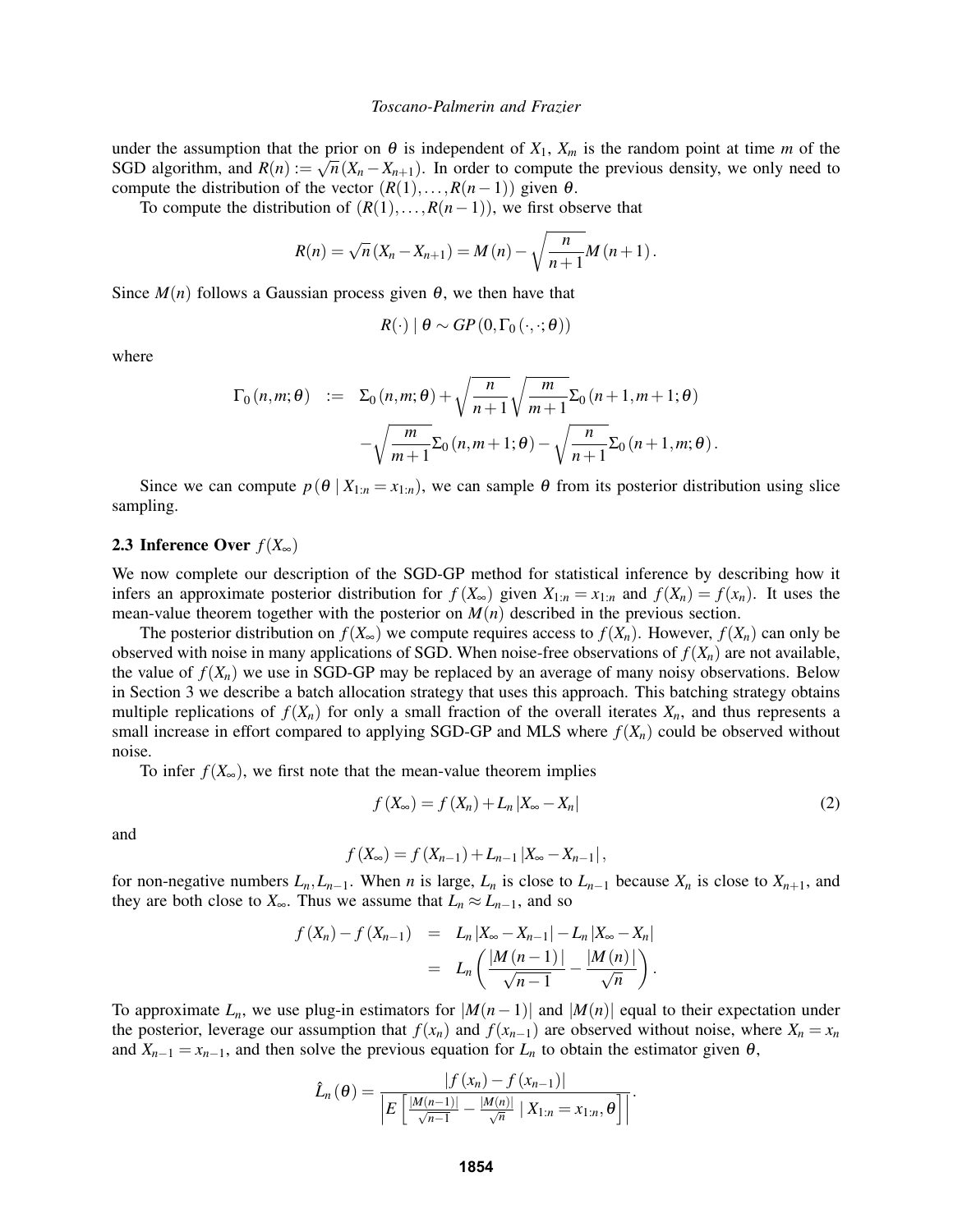We can then use this estimator  $\hat{L}_n$  along with (2) and a noise-free observation of  $f(x_n)$  to describe the posterior distribution of  $f(x_\infty)$  as,

$$
f(X_{\infty}) \mid x_{1:n} \sim f(x_n) + \frac{1}{\sqrt{n}} Z_n
$$

where the density of  $Z_n$  is given by

$$
g(z) = \int_{\theta} p(\theta \mid x_{1:n}) \gamma_{\theta}(z) d\theta,
$$

where  $\gamma_{\theta}$  is the density of the absolute value of the conditionally (given  $\theta$ ) normal random variable  $\hat{L}_n(\theta)M(n)$ . (Here,  $\hat{L}_n(\theta)$  is treated as conditionally constant given  $\theta$ , and  $M(n)$  is random.)

### 3 THE MOST LIKELY TO SUCCEED ALLOCATION RULE

As discussed above, multi-start stochastic gradient ascent can waste computation: typically only the limiting value of the best start is used as the final solution, but a substantial amount of computation is spent computing iterates for other starts. In this section, we use the statistical model from the previous section for choosing how to allocate computational effort across starts. The goal is to allocate more effort to starts that are likely to produce good limiting values, so that a final solution of equal quality can be produced with less computational effort. We call this rule for allocating effort Most Likely to Succeed (MLS).

To support our definition, we first augment our existing notation, using  $X_n^i$  to indicate the  $n^{\text{th}}$  iterate of SGD using start *i*. We let *I* denote the number of starts. The starting values of  $X_1^i$  may be generated arbitrarily, but we recommend choosing them by sampling uniformly at random from the input space. Then,  $X_n^i$  is given recursively from  $X_{n-1}^i$  by (1).

We consider a situation in which starts are advanced one at a time, with an allocation rule deciding which start to advance to its next iteration in each timestep. We will let  $t \in \mathbb{Z}_+$  count the number of iterations that have been performed across all of the starts, and we let  $n(t, i)$  count the number of iterations performed for start *i* by time *t*. Thus,  $X_{n(t,i)}^i$  is the value of start *i* at time *t*.

Formally, an allocation rule is a sequence of mappings, one for each  $t$ , from the observable state  $H_t := (X_m^i : m \le n(t,i), i \in [I])$  to  $[I] = \{1, \ldots, I\}$ . Let  $\pi_t$  be the mapping for time t, so that  $\pi_t(H_t)$  is the start that the allocation rule chooses to advance next at time *t*. As a result of operating a particular policy, the number of iterations assigned to each start over time,  $(n(t, i) : t \geq 0, i \in [I])$  is defined by  $n(t+1,i) = n(t,i) + 1\{\pi_t(H_t) = i\}.$ 

Our MLS allocation rule uses the previously described SGD-GP statistical model on the value of the limiting objective obtained from each start,  $f(X^i_{\infty})$ . We first describe this allocation rule in the setting where  $f(x)$  can be observed without noise, and only the gradient  $\nabla f(x)$  is noisy. In this setting, the MLS allocation rule allocates the next unit of computational effort to the start whose limiting objective value is most likely to be at least  $\epsilon > 0$  better than the best objective value seen so far. Formally, this rule is defined as,

$$
\pi_t(H_t) := \mathrm{argmax}_i P\left(f\left(X_\infty^i\right) > Y_t + \varepsilon \mid H_t\right),
$$

where  $Y_t$  is the best value of the objective function  $f$  seen by time  $t$ , and  $\varepsilon$  is a positive number.

This allocation rule naturally balances exploration and exploitation. First, it favors allocating effort to those starts that are predicted to have a high value for  $f(X^i_{\infty})$ , thus providing exploitation. Second, starts with few iterations will naturally have a great deal of uncertainty about its limiting value. If we imagine that the posterior distribution on  $f(X_{\infty}^i)$  as approximately normally distributed, and we think of the uncertainty as quantified by the variance under this posterior, then  $P(f(X_{\infty}^i) > Y_t + \varepsilon | H_t)$  will approach 1/2 as this uncertainty grows large. Conversely, another start that has enough iterations to be close to convergence will have only a very small amount of uncertainty, and  $P(f(X^i_{\infty}) > Y_t + \varepsilon | H_t)$  will approach 0 for any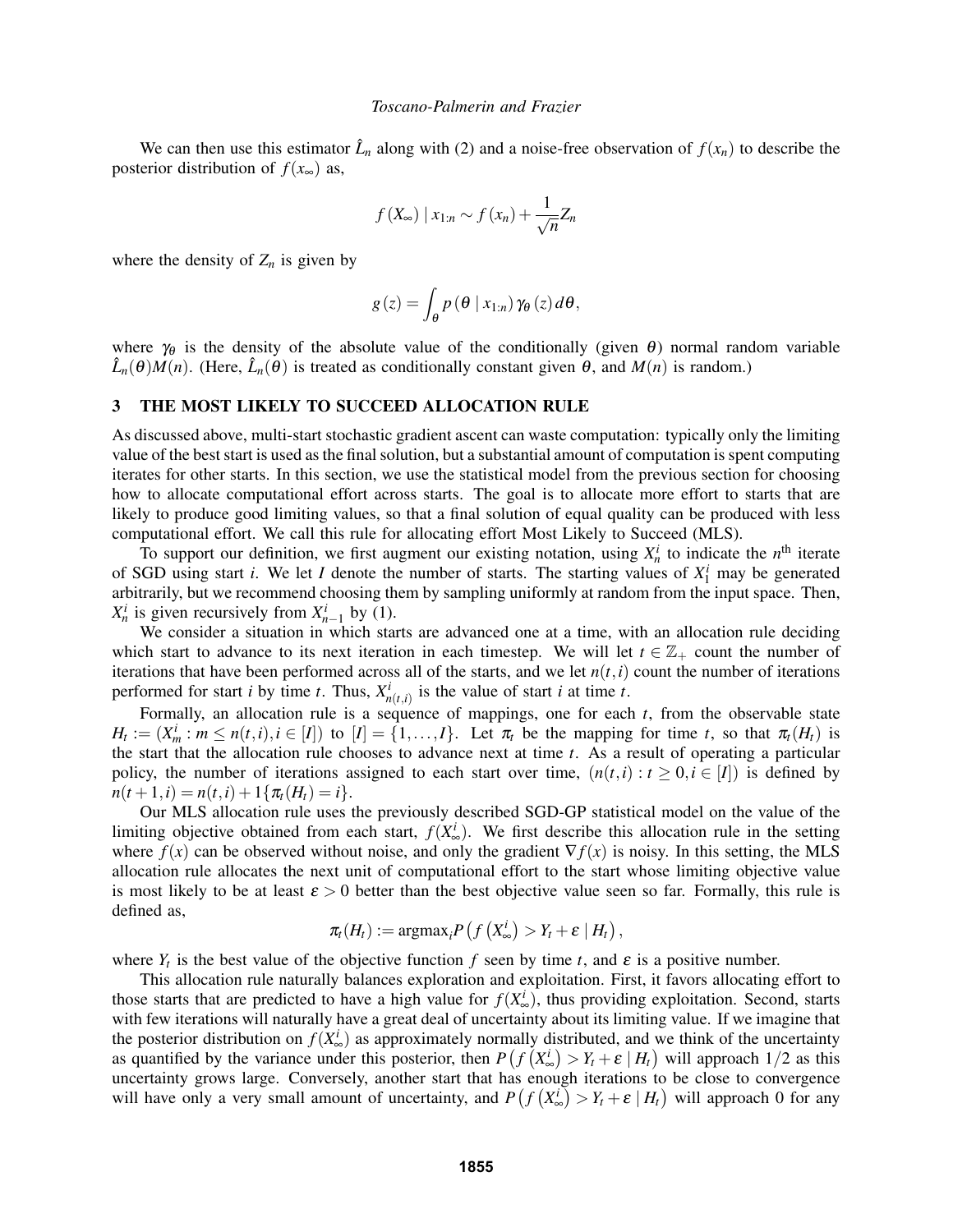positive  $\varepsilon$  as this uncertainty shrinks to 0. This suggests that all starts, even though with a value for  $f(X^i_{\infty})$ predicted to be poor, do get advanced forward eventually, and that we explore as well as exploit.

Although we do not offer a proof here, we conjecture that these ideas can be used to show that all starts are advanced infinitely often with probability 1 under MLS, and that this in turn employs that MLS allocation rule provides an asymptotically consistent estimator of  $\max_i f(X^i_{\infty})$ . We also conjecture that the parameter  $\varepsilon$  can be used to trade off exploration vs. exploitation, with larger values of  $\varepsilon$  leading to more effort allocated to starts with substantial uncertainty, and smaller values to more exploitation. However, in our numerical experiments we simply set  $\varepsilon = 0.1$ .

When observations of  $f(x)$  are obscured by noise, we estimate it by repeated sampling. If we did this after each sample, then the savings generated using MLS would be overwhelmed by the extra effort required to estimate  $f(x)$  after each sample. Thus, we do this within a batch framework where MLS is used to allocate a batch of *B* SGD iterations to a start, and then we perform repeated simulation on the start's iterate at the end of this batch. This cuts the number of replications used to estimate  $f(x)$  by a factor of *B*. It does reduce the responsiveness of MLS: when it would be clear from, say, *B*/2 iterations that a start is performing poorly and effort should be allocated elsewhere, the batching strategy continues to allocate the rest of the batch to this start. One additional benefit of evaluating  $f(X_{n(t,i)}^i)$  using repeated simulation after each batch is that progress can be tracked in a simple and easy-to-communicate way. Indeed, a similar approach is often used when training neural networks, where progress is evaluated after each epoch.

We describe this batching strategy in detail here:

- 1. Choose a batch size *B* and a number of replications *L*.
- 2. Run *B* iterations of SGD for each start  $i \in I$ .
- 3. For each  $i \in I$ , let  $\hat{f}^i_t$  be an estimate of  $f$  at  $X^i_{n(t,i)}$  obtained by averaging  $L$  independent replications.
- 4. While budget remains:
	- (a) Choose a starting point *i* using the MLS allocation rule, where  $f(X_t^i)$  is replaced by  $\hat{f}_t^i$ .
	- (b) Run *B* iterations of SGD for start *i*.
	- (c) Let  $n(t + B, i) = n(t, i) + B$ ,  $n(t + B, j) = n(t, j)$  for  $j \neq i$ .
	- (d) Let  $t = t + B$ .
	- (e) Let  $\hat{f}_t^i$  be an estimate of *f* at  $X_{n(t,i)}^i$  obtained by averaging *L* independent replications.

## 4 NUMERICAL EXPERIMENTS

In this section we present numerical experiments exploring the accuracy and coverage of our statistical approach, and the efficiency of our allocation rule in maximizing functions using multi-start stochastic gradient ascent.

We compare our MLS allocation rule (§3) against two allocations rules. We consider an equal allocation (EA) rule in which each starting point is chosen the same number of times in round-robin fashion. Formally, this rule is  $\pi_t(H_t) = n \mod I$ . In addition, we consider the statistical model defined in Swersky et al. (2014) used with the MLS allocation rule. This rule differs from MLS in its statistical model alone. Experiments demonstrate MLS significantly outperforms these benchmarks on one-dimensional problems in which we can observe function values (but not gradients) without noise.

We compare on maximization problems: a concave maximization problem (§4.1), a maximization problem with many local maxima (§4.2), and a maximization problem where the gradient is almost zero in some complete intervals of the domain (§4.3). We assume that we observe the objective functions without noise, and that gradients are observable with independent normally distributed noise.

## 4.1 A Concave Objective Function

Here we compare MLS and EA on a concave maximization problem  $\max_x f(x) := \max_x -0.5x^2$  where the stochastic gradient is equal to the true gradient plus standard normal noise. All starting points converge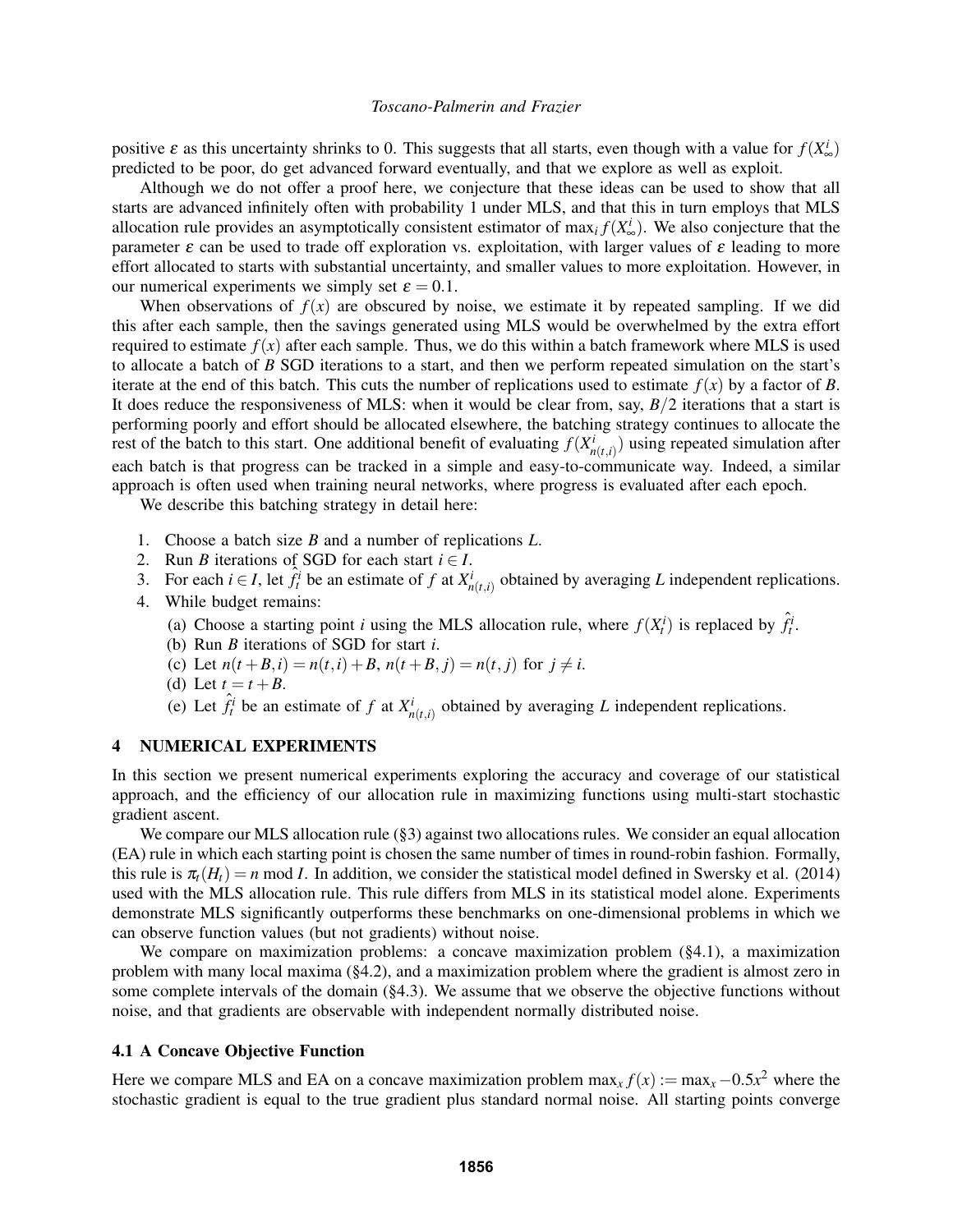to the same point in this problem. Figure 1 pictures the results using 9 starting points. MLS identifies the optimal solution faster.



Figure 1: The SGD-GP statistical model (b) and MLS allocation rule (c) on the problem (a) from §4.1.

### 4.2 An Objective Function with Many Local Maxima

Here we consider an objective function with many local maxima,  $f(x) := (1.4 - 3x) \sin 18x$ , with a domain of  $[0,1.2]$ . The stochastic gradient is equal to the true gradient plus standard normal noise. Figure 2 compares the performance of the MLS and EA with 20 starting points, plotting the number of iterations beyond the first stage on the *x* axis, and the average maximum solution. We average over 1200 independent runs of MLS equal allocation, and Swersky's statistical model with the MLS allocation rule. Our allocation rule identifies the optimal solution much faster than these other rules.



dence intervals for the limiting value of SGD (1.49) from a single start.

MLS equal allocation, and Swersky's statistical model with the MLS rule using 20 starting points.

using 9 starting points.

Figure 2: The SGD-GP statistical model (b) and MLS allocation rule (c) on the problem (a) from §4.2.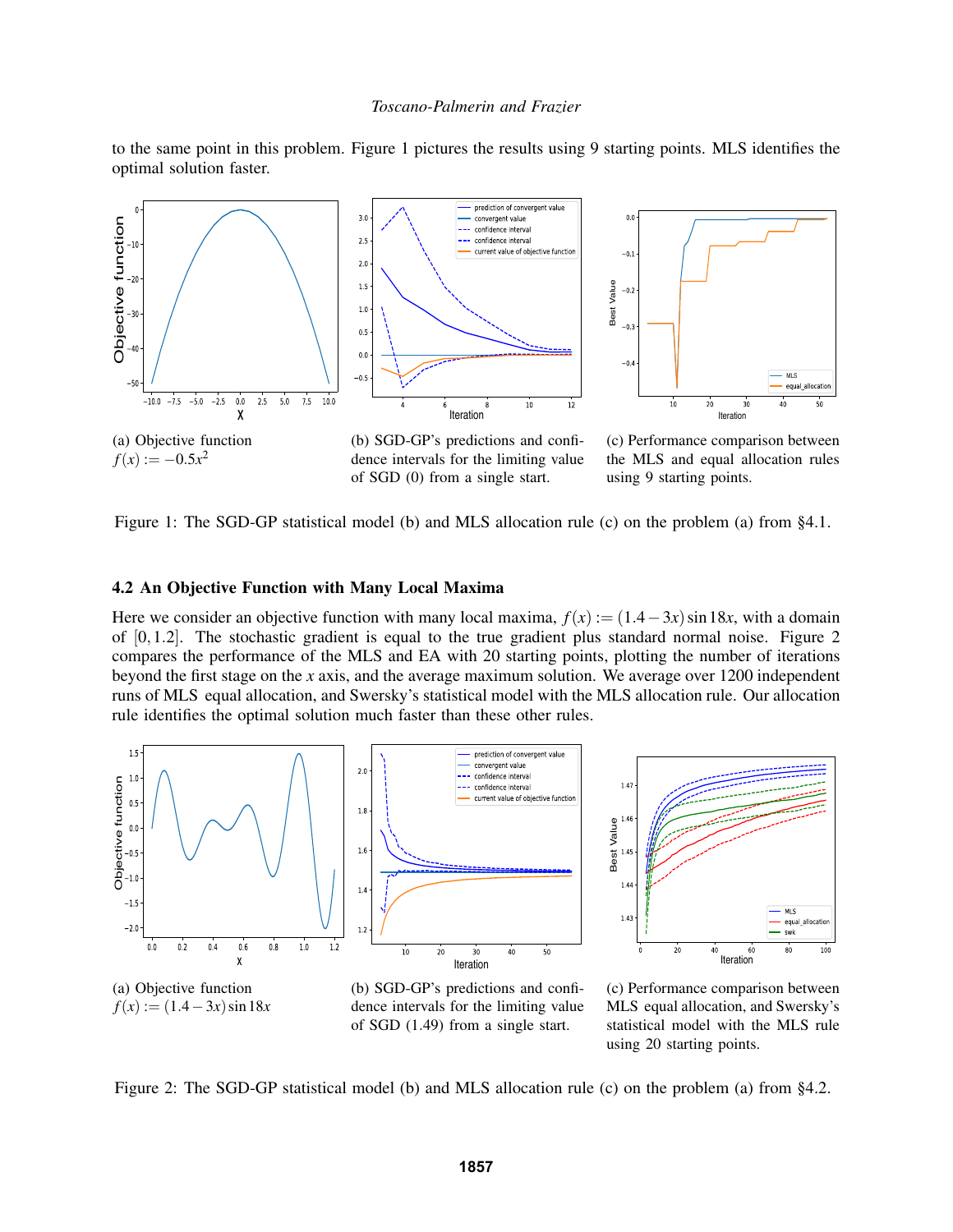### 4.3 Objective Function with a Vanishing Gradient

Here we consider an objective function whose gradient is almost zero in a portion of the domain,  $f(x)$  :=  $(x + \sin x)e^{-x^2}$ , with a domain of [−10,10]. The stochastic gradient is equal to the true gradient plus normally distributed noise with mean 0 and variance 100. Figure 3 compares the performance of MLS and equal allocation with 20 starting points, plotting the number of iterations beyond the first stage on the *x* axis, and the average maximum solution. We average over 1100 independent runs of MLS , equal allocation, and Swersky's statistical model with the MLS allocation rule. Our allocation rule identifies the optimal solution much faster than these other rules.



Figure 3: The SGD-GP statistical model (b) and MLS allocation rule (c) on the problem (a) from §4.3.

using 20 starting points.

## 4.4 Comparison of SGD-GP to a Statistical Model with Exact Gradients

We also compare the accuracy of the approximations SGD-GP to an alternate statistical model that can be constructed using exact gradients, and that avoids the approximations SGD-GP makes in section 2.3.

Recall that Section 2.3 performed inference over  $f(x_{\infty})$  using the mean value theorem, the relationship  $f(x_\infty) = f(x_n) + L_n |x_\infty - x_n|$ , and an estimate of  $L_n$  based on approximations. Another method we considered was to use Taylor's theorem to write,

$$
f(x_{\infty}) \approx f(x_n) - \nabla f(x_n) \frac{M_n}{\sqrt{n}}.
$$

Then, if we had access to exact observations of  $f(x_{\infty})$  or could estimate it with high precision based on repeated simulation after each batch, then we could use this relationship together with our posterior on *M*(*n*) to construct a posterior on  $f(x_\infty)$ .

Figure 4 compares the posterior distributions created by the two methods on the problem from Sections 4.1, where SGD-GP has access only to stochastic gradients, and this alternate method sees exact gradients. We see that the inference performed by the two methods is similar.

### 5 CONCLUSION

We presented Most Likely to Succeed (MLS), which is a new allocation rule across starts that decreases computational effort when using multi-start stochastic gradient ascent to globally optimize a function of one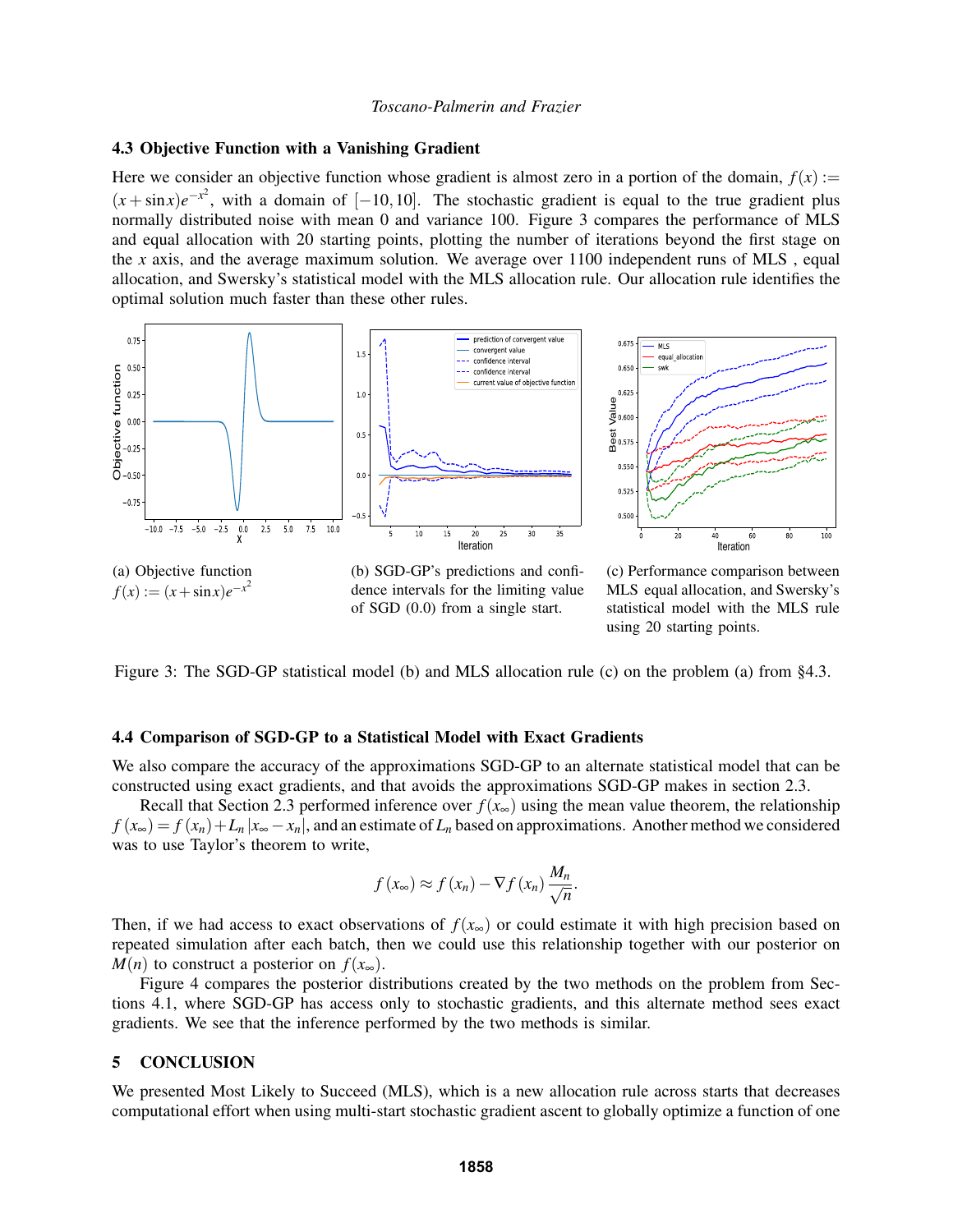

Figure 4: Comparison between SGD-GP and an alternate statistical model that assumes exact gradient observations and avoids the approximations SGD-GP uses in Sections 2.3. Data is generated from the quadratic problem from §4.1. The predictions and confidence intervals from the two methods are similar.

variable. MLS depends on a new non-parametric statistical model, which is derived from the asymptotic theory of stochastic gradient ascent. It outperforms two benchmarks in numerical experiments.

### ACKNOWLEDGMENTS

The authors were partially supported by NSF CAREER CMMI-1254298, NSF CMMI-1536895, and AFOSR FA9550-15-1-0038.

## A APPENDICES

In this section we state two theorems from Kushner and Yin (2003) about limit theory of SGD algorithms. The first theorem shows the existence of limit points of SGD algorithms. The second theorem shows that if convergence occurs, the normalized sequence of points of SGD  $M_n := \sqrt{n}(x_n - x_\infty)$  converges weakly to a known stochastic process, which is a Ornstein-Uhlenbeck process under some assumptions.

**Theorem 1** (Theorem 2.1 of Section 5.2 of Kushner and Yin 2003) Suppose that the learning rates  $\{\lambda_n\}$ of the stochastic gradient descent satisfy that  $\sum_{n=1}^{\infty} \lambda_n = \infty$ ,  $\lambda_n \ge 0$ ,  $\lambda_n \to 0$  and  $\sum_{n=1}^{\infty} \lambda_n^2 < \infty$ . In addition, suppose the following

- 1.  $\sup_n E\left[|Y_n|^2\right] < \infty$ .
- 2. There is a measurable and continuous function *g* and random variables  $\beta_n$  such that  $E_n Y_n =$  $E[Y_n | x_1, Y_i, i < n] = g(x_n) + \beta_n$ , and  $\sum_i \lambda_i |\beta_i| < \infty$  a.s.

Then  $\{x_n\}$  converges to some limit set of the ODE  $x = g(x)$  in *A* (see section 5.2 of Kushner and Yin 2003). If the objective function *f* is continuously differentiable,  $g = -\nabla f$ , and *f* is constant on each of the disjoint compact and connected subsets  $S_j$  of the stationary points, then  $x_n$  converges almost surely to a unique *S<sup>i</sup>* .

Theorem 2 (Theorem 2.1 of section 10.2.1 of Kushner and Yin 2003) Let *x*<sup>∞</sup> be a limit point in the interior of A. Suppose that there is a measurable and continuous function g such that  $E_nY_n = E[Y_n | x_1, Y_i, i < n] = g(x_n)$ . In addition, assume that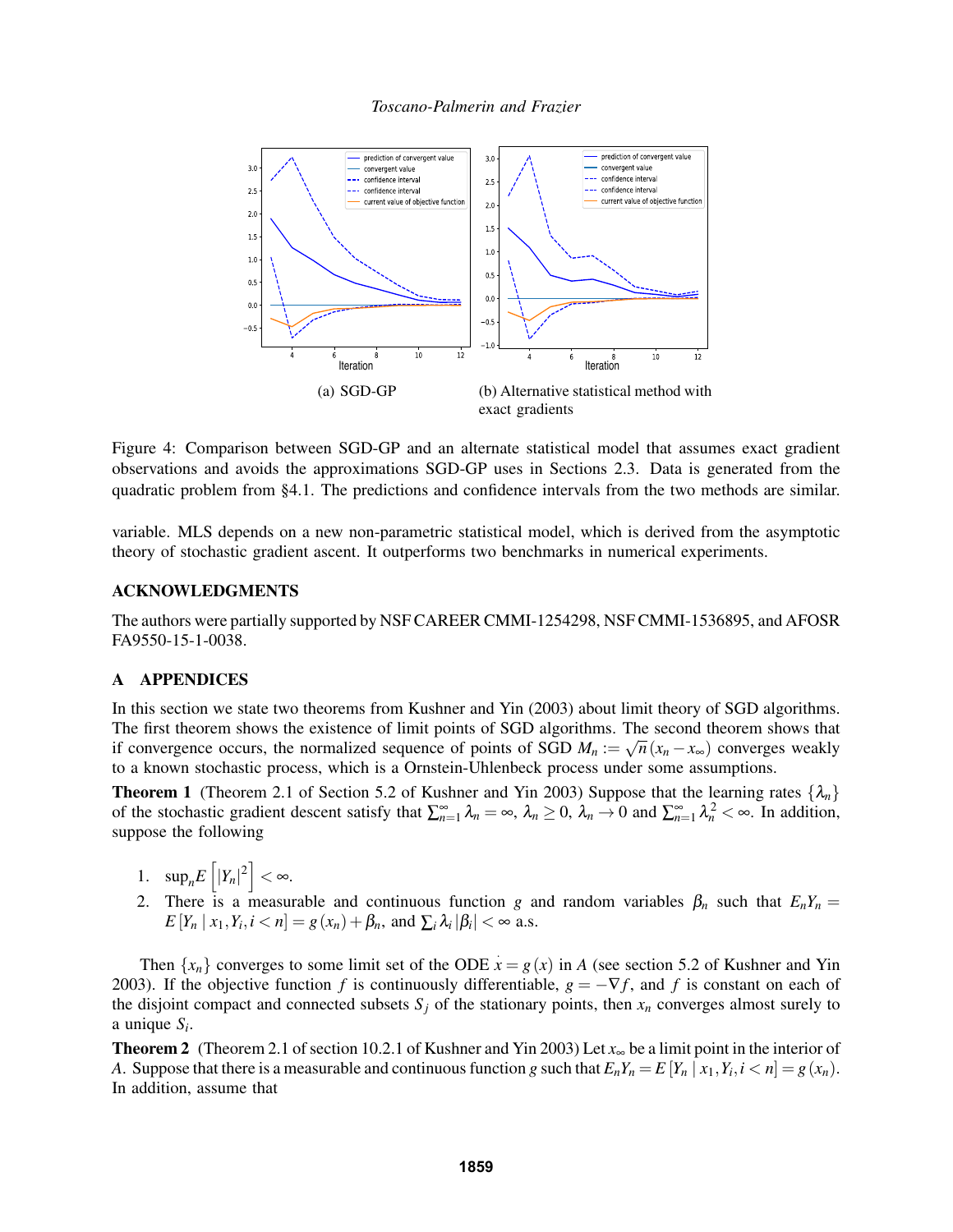- 1.  $\lambda_n := 1/n$ .
- 2.  $\{Y_n 1_{\{|x_n x_\infty|\}\leq \rho}\}$  is uniformly integrable for small  $\rho$ .
- 3.  $M_n := \left(\frac{x_n x_\infty}{\sqrt{\varepsilon_n}}\right)$ ) is tight.
- 4.  $E_n Y_n = g_n(x_n)$ , where  $g_n$  is continuously differentiable for each n, and  $g_n(x) = g_n(x_\infty) + g'_{n,x}(x_\infty)(x x_\infty) +$ *o*(|*x*−*x*∞|).
- 5.  $\lim_{n,m} \frac{1}{\sqrt{m}} \sum_{i=n}^{n+mt-1} g_i(x_\infty) = 0$ , where the limit is uniform in some bounded t-interval.
- 6. There is a Hurwitz matrix *Q* (i.e., the real parts of the eigenvalues of *Q* are negative) such that  $\lim_{n,m} \frac{1}{m} \sum_{i=n}^{n+m-1} \left[ g'_{i,x}(x_\infty) - Q \right] = 0$ , and  $Q + I/2$  is also a Hurwitz matrix.
- 7. For some  $p > 0$  and small  $\rho > 0$ ,  $\sup_n E |\delta R_n|^{2+p} 1_{\{|x_n x_\infty| \leq \rho\}} < \infty$ , where  $\delta R_n = Y_n E[Y_n | x_1, Y_i, i < n]$ .

We then have that the process  $M^n(t) := \frac{(x_{n+i}-x_{\infty})}{\sqrt{\varepsilon_{n+i}}}$  if  $t \in [i, i+1]$ , converges weakly to

$$
M(t) := \int_{-\infty}^{t} e^{(Q+I/2)(t-s)} dW(s)
$$

where *W* is a Wiener process with some covariance matrix  $\Sigma_1$ .

In the previous theorem, the limit of the process  $M^n(t)$  is defined by the SDE  $dM(t) = (Q + I/2)M(t)dt +$  $dW(t)$ , and so *M* is an Ornstein-Uhlenbeck process when the domain is an interval in R, because  $Q + I/2$ is negative in this case.

## REFERENCES

- Bechhofer, R. E., T. Santner, and D. M. Goldsman. 1995. *Design and Analysis of Experiments for Statistical Selection, Screening and Multiple Comparisons.* New York, NY: J.Wiley and Sons.
- Bengio, Y., P. Simard, and P. Frasconi. 1994. "Learning Long-Term Dependencies with Gradient Descent Is Difficult.". *IEEE transactions on neural networks* 5(2):157–166.
- Boender, C. G. E., and A. Kan. 1987. "BBayesian Stopping Rules for Multistart Global Optimization Methods.". *Mathematical Programming* 37(1):59–80.
- Brochu, E., V. M. Cora, and N. De Freitas. 2010. "A Tutorial on Bayesian Optimization of Expensive Cost Functions, with Application to Active User Modeling and Hierarchical Reinforcement Learning". *arXiv preprint arXiv:1012.2599*.
- Chen, X., J. Lee, X. Tong, and Y. Zhang. 2016. "Statistical Inference for Model Parameters in Stochastic Gradient Descent.". *arXiv preprint arXiv:1610.08637*.
- Domhan, T., J. Springenberg, and F. Hutter. 2015. "Speeding Up Automatic Hyperparameter Optimization of Deep Neural Networks by Extrapolation of Learning Curves". In *IJCAI*, edited by Q. Yang and M. Wooldridge, Volume 15, 3460–3468. Palo Alto, California: AAAI Press.
- Forrester, A., A. Sobester, and A. Keane. 2008. *Engineering Design via Surrogate Modelling: A Practical Guide*. Chichester, UK: John Wiley & Sons.
- Frazier, P., W. Powell, and S. Dayanik. 2009a. "The Knowledge-Gradient Policy for Correlated Normal Beliefs". *INFORMS Journal on Computing* 21(4):599–613.
- Frazier, P., W. Powell, and H. Simo. 2009b. "Simulation Model Calibration with Correlated Knowledge-Gradients.". In *Proceedings of the 2009 Winter Simulation Conference*, edited by M. D. Rossetti et al., 339–351. Piscataway, New Jersey: Institute of Electrical and Electronics Engineers, Inc.
- Fu, M. C. 2015. "Stochastic Gradient Estimation". In *In Handbook of simulation optimization*, edited by M. C. Fu, 105–147. New York, NY: Springer.
- Glasserman, P. 2013. *Monte Carlo Methods in Financial Engineering*. New York, NY: Springer Science & Business Media.
- Hennig, P., and C. Schuler. 2012. "Entropy Search for Information-Efficient Global Optimization.". *Journal of Machine Learning Research* 13(6):1809–1837.